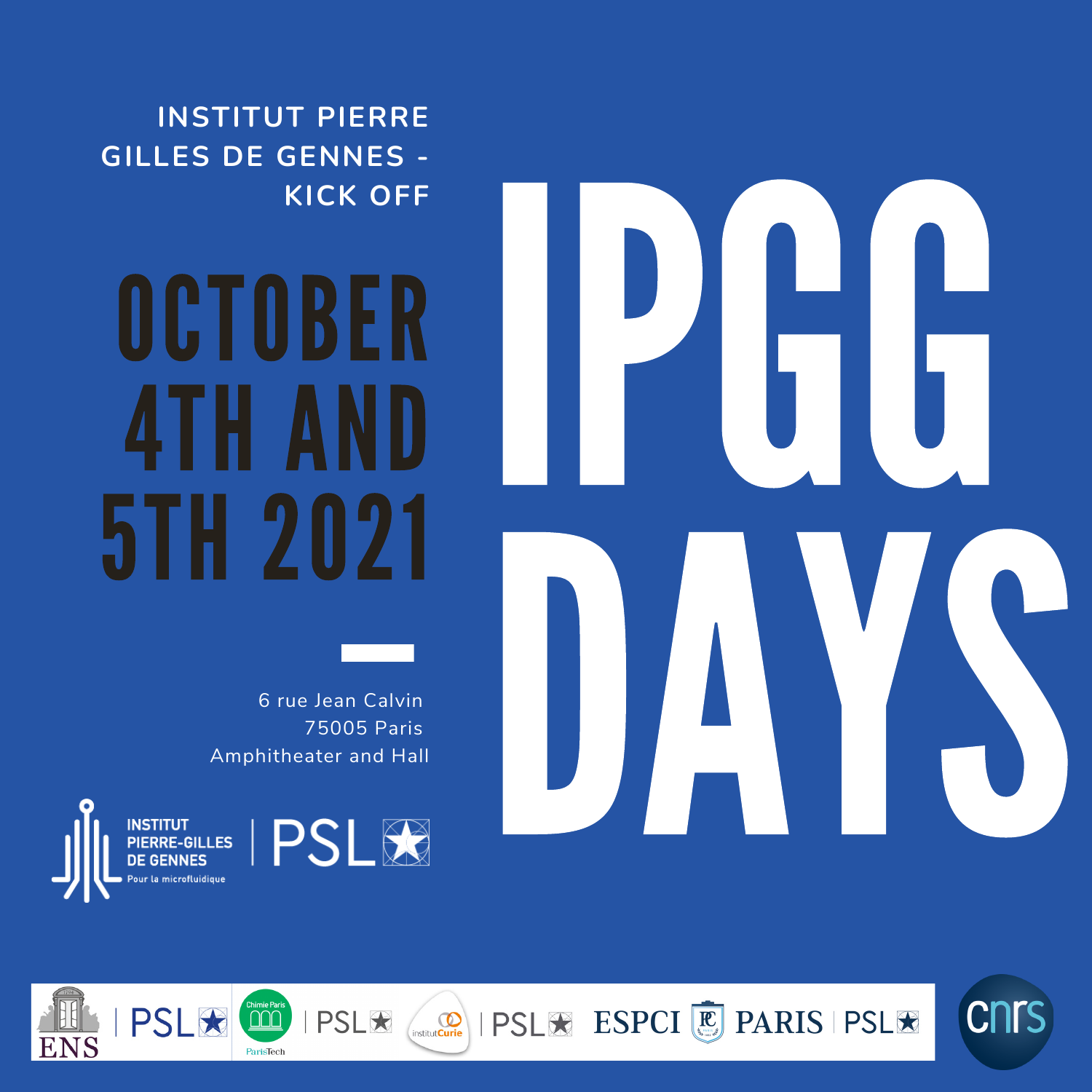# PROGRAM

### **OCTOBER 04 - Scientific talks**

| 9:00  | IPGG: Evolution, budget, new scientific projects, IPGG 2024                                                            |
|-------|------------------------------------------------------------------------------------------------------------------------|
|       | A. Colin & S. Descroix<br><b>High Risk 2020 Projects</b>                                                               |
| 9:30  | MimeCodr: Microfluidic Metamaterials with Coiled Droplets                                                              |
| 9:50  | J. McGraw<br>A Reactor for the emergence of EVOIution from LIfe's building<br>T. Fraccia & P.Nghe<br>blocks (REVOLI)   |
| 10:10 | A conductive soft granular material for water desalinization<br>. Bremond                                              |
| 10:30 | RUN Project: Drug discovery through cell migration                                                                     |
| 10:50 | P. Vargas<br><b>Break</b>                                                                                              |
|       | Open Calls / Water Energy 2021 Projects                                                                                |
| 11:00 | Genetically encoded soft microfluidic interfaces                                                                       |
| 11:10 | D. Baigl<br>Microfluidics for the selective functionalization of C-H bonds<br>C. Lescot                                |
| 11:20 | Microplastics<br>A. Griffiths                                                                                          |
| 11:30 | Nanoarchitertured membranes for ion-based electroosmotic<br>L. Riès<br>water purification                              |
| 11:40 | Microparticle distribution in vortex flows<br>A. Lindner                                                               |
| 11:50 | Microbiome of agricultural soils<br>J. Baudry                                                                          |
| 12:00 | Catalyst-free novel plasma-liquid micro-structured reactor<br>for the direct oxidation of methane to liquid oxygenated |
|       | M. Zhang<br>fuels                                                                                                      |
|       | DCTOBER 04 - IPGG Meet-up                                                                                              |
| 2:00  | Microscale Affairs - Introduction<br>A. Williart & R. Kowsari                                                          |
| 2:10  | "My lab in 180 sec" - Competition                                                                                      |
| 3:30  | Science Shaker                                                                                                         |
| 5:00  | Quizz                                                                                                                  |
| 5:30  | Awards                                                                                                                 |
| 6:00  | Apéritif                                                                                                               |